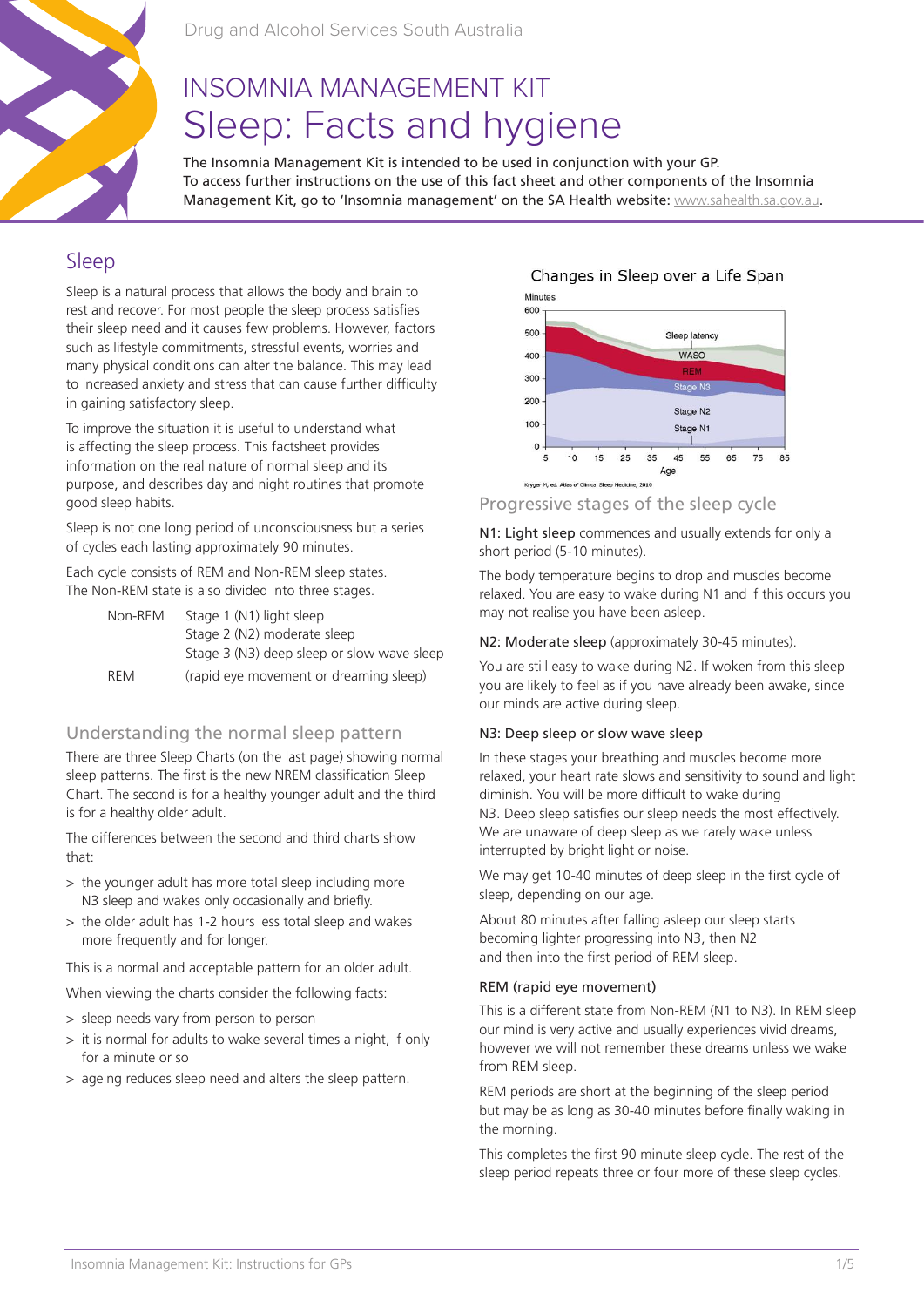## Facts about sleep

### How much sleep do we need?

Sleep to some extent adapts to an individual's circumstances and needs.

Sleep needs vary from person to person. The average amount of sleep for an adult is about seven to eight hours, but sleep needs can range from five to ten hours per night.

The need for sleep declines by about an hour and a half in people aged from their twenties to their seventies.

Judgement on whether we are getting enough sleep depends on how well we feel and function during the day. If we do not feel sleepy and fatigued, then our sleep is adequate, even if it is not the average length of time.

Most of the restorative effects of a night's sleep come during the first three to five hours when most deep sleep occurs. Some researchers have called this core sleep. Research shows it is possible to function normally during the day if you obtain this type of sleep. Research also shows that insomniacs typically obtain their core sleep every night despite believing they have obtained much less sleep.

No-one functions at peak levels everyday and within a day, we all have variations in performance and mood. For example, it usually takes 20-30 minutes after waking in the morning to feel reasonably alert. It is also normal to feel drowsy after lunch. Even after a sleepless night, people normally cope quite well even while feeling tired. A good night's sleep usually puts us right back on track.

### Awakenings

Adults will usually wake up a few times during the night. This often occurs during the light sleep stages spaced across the night. Each awakening can be as short as a few minutes and often is not remembered the next morning.

When an insomnia sufferer wakes up in one of these normal awakenings, their fear and anxiety of being unable to return to sleep prolongs the waking period and causes further insomnia.

## Our perception of sleep

The number of brief awakenings can also affect the way we view the quality of our sleep.

Sometimes when woken from light sleep people can feel they were already awake and may have been awake for some time. This is because the thought processes present during light sleep are similar to those we have if awake and relaxed in bed with our eyes closed.

Recent research has found that people with insomnia are more likely to misjudge an awakening from sleep as having already been awake.

Therefore, it is possible to wake up from light sleep at the end of a 90 minute sleep cycle and not realise you have been asleep at all. If this happens at the beginning of the sleep period you may think you are taking a long time to fall asleep and feel frustrated. If it happens between two brief awakenings in the middle of sleep, you may feel anxious that you have lost a lot of sleep during the night. It is common to overestimate how long you have been awake and thus underestimate how much sleep you obtained. This is particularly true when more awakenings normally occur as we get older.

Without a sleep recording, one clue you can use to more accurately guess if you have been asleep or awake is to test your memory as to what you can remember thinking about. Since memory doesn't occur when asleep, if you just woke up from sleep you will only have short fragments of memory of the mental activity occurring just before you awoke. If you had been awake for a long time you will be able to recall many detailed thoughts and worries.

## The effects of ageing on sleep

People usually begin sleeping less as they enter middle age. The number of awakenings through the night increases as sleep becomes lighter with less deep sleep. Lighter sleep with more awakenings is normal in older adults and has no negative effects on daytime feelings and functioning.

In retirement people sometimes choose to spend more time in bed. The result of this will be to have more time awake in bed. If the time in bed is comfortable, relaxed and free of worry or frustration then it is okay to spend that time in bed. However, if these periods begin to cause concern, they can lengthen and insomnia can develop.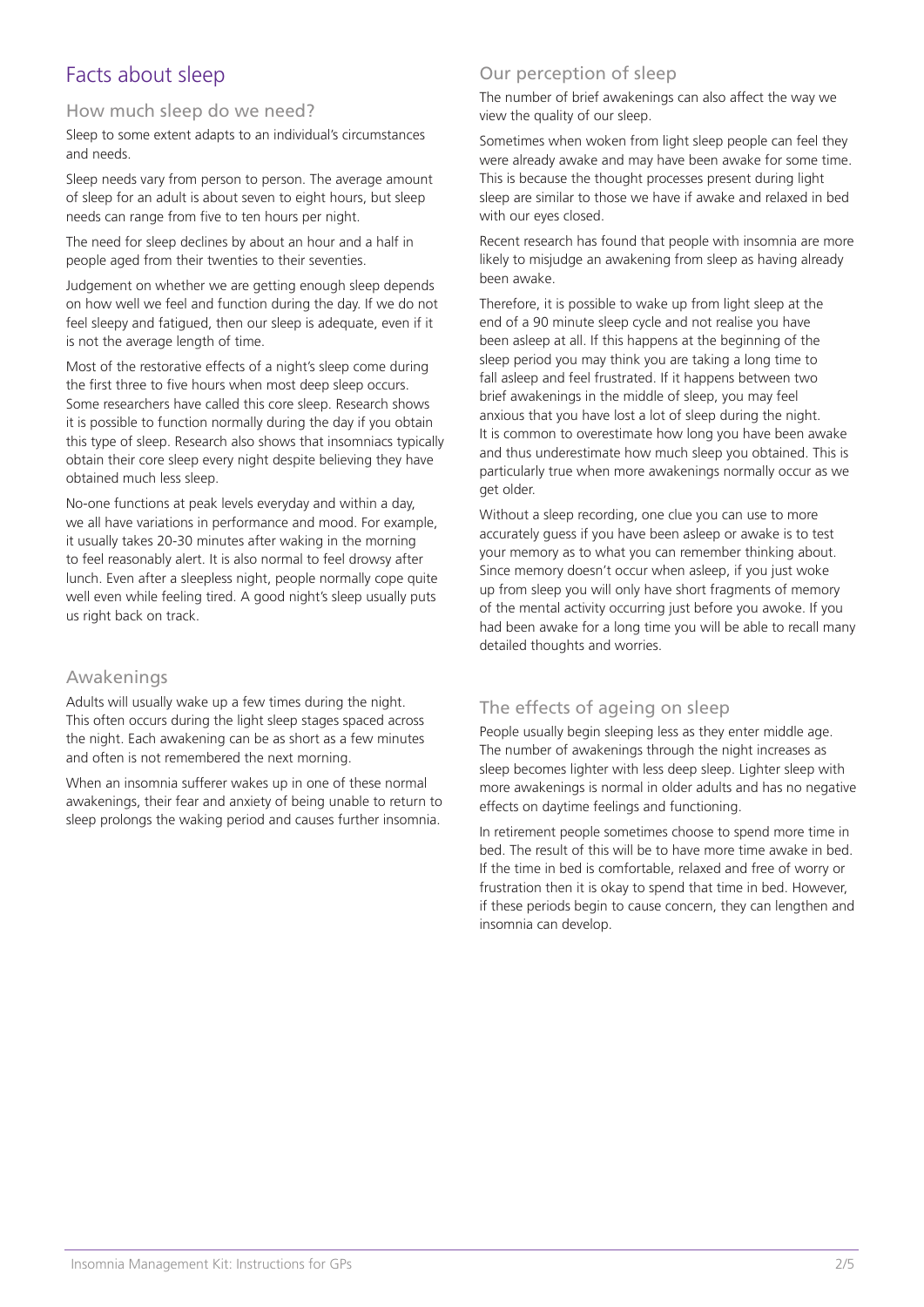## Consequences of losing sleep

Most people assume that loss of sleep causes their mental and physical abilities to decline. Although sleep loss can temporarily reduce our performance and feelings, our abilities are unchanged. Research on sleep deprivation shows that the body has a remarkable tolerance for sleep loss and can restore our feelings and best performance following recovery sleep.

Reduction of sleep results in:

- > fatigue, exhaustion, lack of energy
- > daytime drowsiness mainly during mundane activities
- > tendency to become irritable
- > impaired memory and concentration.

Sleep can tolerate being denied or reduced over several nights. Sleep pressure will inevitably build up and increase the chances and ease of falling asleep. It is this increased sleep pressure that interferes with our motivation to do anything other than sleep and interferes with tasks we try to complete in competition with this sleep pressure.

#### Making up lost sleep

Sleep following sleep loss is deeper and more efficient than usual. This means that it is not necessary to make up lost sleep on an hour-for-hour basis. It does not take a long time to recover from one or many nights of poor sleep. For example, the complete loss of sleep over one night (7-8 hours) can be recovered with an extra three hours the following night. A two hour reduction of sleep on 14 consecutive nights (28 hours total) can be recovered by an extra three hours on the first recovery night and extra two hours on a second recovery night.

### Napping

Research suggests our bodies have an inclination for an afternoon nap. If you like taking a daytime nap then it is important to remember that the amount of sleep you need at night will be less, especially if it is a long nap (greater than 30 minutes).

A brief afternoon nap of 10-15 minutes is unlikely to interfere with the following night's sleep and can be as restorative as a longer nap.

If a person finds brief naps ('power naps') to be useful in reducing daytime tiredness, it can also reduce anxiety about night time awakenings since the nap can make up for the sleep loss.

## How to promote a good sleep routine

Now that you have a clearer understanding of the normal sleep pattern, we can look at ways of promoting a good sleep pattern. Having a healthy day/night routine will support a regular sleep pattern.

### During the day

- > Establish regular daily routines for meals, taking medication, performing chores and participating in activities.
- > Spend time outdoors in the morning particularly if you tend to be a late riser. Regular exposure to bright light helps to synchronise our body clock.
- > Avoid daytime naps (unless naps are brief). Without long daytime naps you will feel more sleepy at bedtime.
- > Daily exercise up to early evening tends to make sleep deeper and reduce anxiety.

### During the evening

- > Avoid caffeine for at least five hours before bedtime (eg coffee, tea, cola or cocoa) as it interferes with getting to sleep and staying asleep. If you regularly drink more than two cups of coffee a day, reduce your caffeine intake. Start by eliminating your last caffeine drink of the day.
- > Avoid a heavy meal too close to bedtime. (If you are hungry a light snack may help you sleep).
- > Relax and prepare for sleep.
- > Put the day to rest. If necessary write a list of what is on your mind and decide to think about it tomorrow.
- > If you have trouble 'switching off' at night, learn a relaxation routine. Practice the routine before you use it as a sleep aid.
- > Wind down before bedtime, with an hour of quiet activity (eg watching TV, reading or listening to music) in dim light conditions.
- > Avoid smoking near bedtime and if you wake up during the night.
- > Avoid alcohol near bedtime it can cause awakenings later in the night.
- > Make sure your bed and bedroom are comfortable not too cold or warm and reduce light.
- > Where possible, reduce noises that are likely to keep you awake. If it is not possible to control the noise (eg barking dog) try to maintain a calm attitude and use a relaxation technique.

#### At bedtime

- > Develop a bedtime routine (warm bath, light bedtime snack, brushing hair). Your body will recognise that you are preparing for sleep. Carry out this routine each night.
- > Go to bed only when you feel sleepy or drowsy and not before.

### In the morning

- > Get up at the same time every morning.
- > Sleep inertia will tend to make you feel drowsy and lethargic for a while after getting up. This is normal. Don't judge the quality of your sleep at this time, judge it at the end of the day.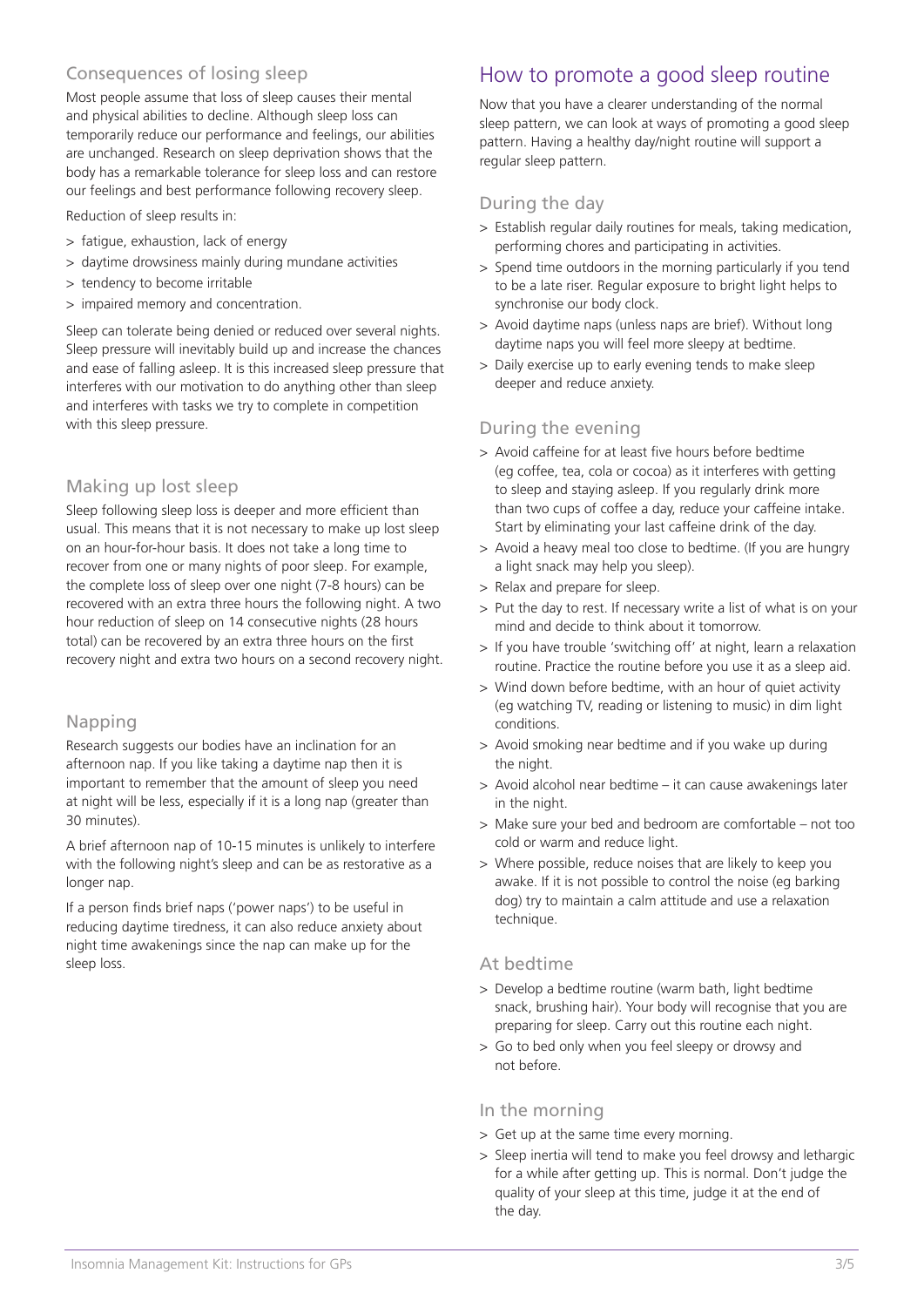## Sleep difficulties

### Possible underlying causes

#### Underlying medical condition and medications (causing Secondary Insomnia)

The most appropriate management strategy, when insomnia is the result of another medical problem, involves treatment of the condition. For example, insomnia symptoms can be produced by sleep apnoea, restless legs syndrome, cardiovascular disease, diabetes, depression, anxiety attacks, etc. The underlying medical condition should certainly be treated. However, it is often helpful to treat the associated insomnia as well. For example, insomnia is often associated with depression and can be a precursor of depression. Research has shown than the treatment of insomnia can reduce depression.

Pain (eg arthritic or back pain) is an obvious and common disruptor of sleep and, if managed appropriately during the night, can improve sleep. It is recommended you speak to your doctor regarding pain management.

Certain medications can disrupt sleep. Check for this possibility with your doctor.

#### Sleep apnoea

Sleep apnoea results from a breathing obstruction during sleep. On inspiration, an obstruction of the upper airways occurs presumably because of relaxed pharyngeal muscles. The obstruction continues for 20-60 seconds until the blood oxygen drops and carbon dioxide elevates to the point when brain arousal mechanisms are activated. Muscle tension returns to air passages, breathing resumes, blood gases return to normal and the person returns to sleep. This process may occur hundreds of times a night. Obstructive sleep apnoea usually reduces deep sleep and REM sleep and produces excessive daytime sleepiness.

Sufferers of this condition are usually unaware of the many arousals and the disrupted sleep. The sleep diary will reveal a rather long sleep time and frequent daytime naps. Often, morning headaches and hypertension are present. It is more common in overweight middle aged men who are heavy snorers, but can occur in anyone, even children. If you suspect you have sleep apnoea a sleep evaluation is necessary and referral to a sleep clinic is recommended.

#### Restless legs syndrome and/or periodic limb movements

Periodic limb movements (brief skeletal muscle contraction, usually in the lower legs, lasting only a few seconds), are often accompanied by restless legs syndrome (experiences of discomfort described as crawling, tickling, itching sensation in the legs). Restless legs syndrome can prevent you from falling asleep and returning to sleep during the night.

Periodic limb movements may be infrequent or occur several thousand times during a typical sleep period. This can cause brief arousal and can disrupt sleep without the person being aware. Periodic limb movements are experienced by around 20 percent of chronic insomniacs when investigated in the sleep laboratory. This condition can be managed by trained sleep physicians in sleep clinics.

#### Narcolepsy

Narcolepsy occurs in approximately 25-50 per 100,000 of the general population. Narcolepsy is a disorder of excessive sleepiness that is associated with cataplexy (a loss of muscle tone triggered by strong emotions).

Onset of this condition usually occurs between early adolescence and early twenties and is a lifetime condition.

The person experiences attacks of daytime sleep that are sudden and overwhelming. These attacks can last from a few seconds up to an hour, on average lasting about 5-10 minutes. Although narcoleptics may sleep eight hours or more a night, many feel drowsy throughout the day and often report a disturbed night sleep.

Narcoleptics who are unaware of their disorder often believe their daytime sleepiness is due to insomnia. However, daytime fatigue, not sleepiness, is most associated with chronic insomnia. The daytime attacks of sleep often include dreams and sleep paralysis on waking. The attacks of sleep usually occur when the individual is in a relaxing quiet situation, and for this reason can become more apparent during retirement. Speak to your doctor if you suspect you may have narcolepsy.

#### Insufficient sleep

This is the most common cause of excessive sleepiness during the day and typically follows episodes of sleep restriction that have occurred over weeks or months. This problem is commonly seen in adolescents, but can occur at any age and is associated with too many daytime and nocturnal commitments and activities. Give yourself at least an extra hour of sleep per night over at least a week to see if your daytime sleepiness dissipates.

## Sleep patterns

The example sleep charts (on the next page) show the different sleep patterns commonly experienced by the younger and older adult.

The older adult spends a greater portion of the night in N1 and N2 sleep (light to light-moderate sleep).

The younger adult gains more N2 sleep (light to moderate) and has more N3 sleep (deep).